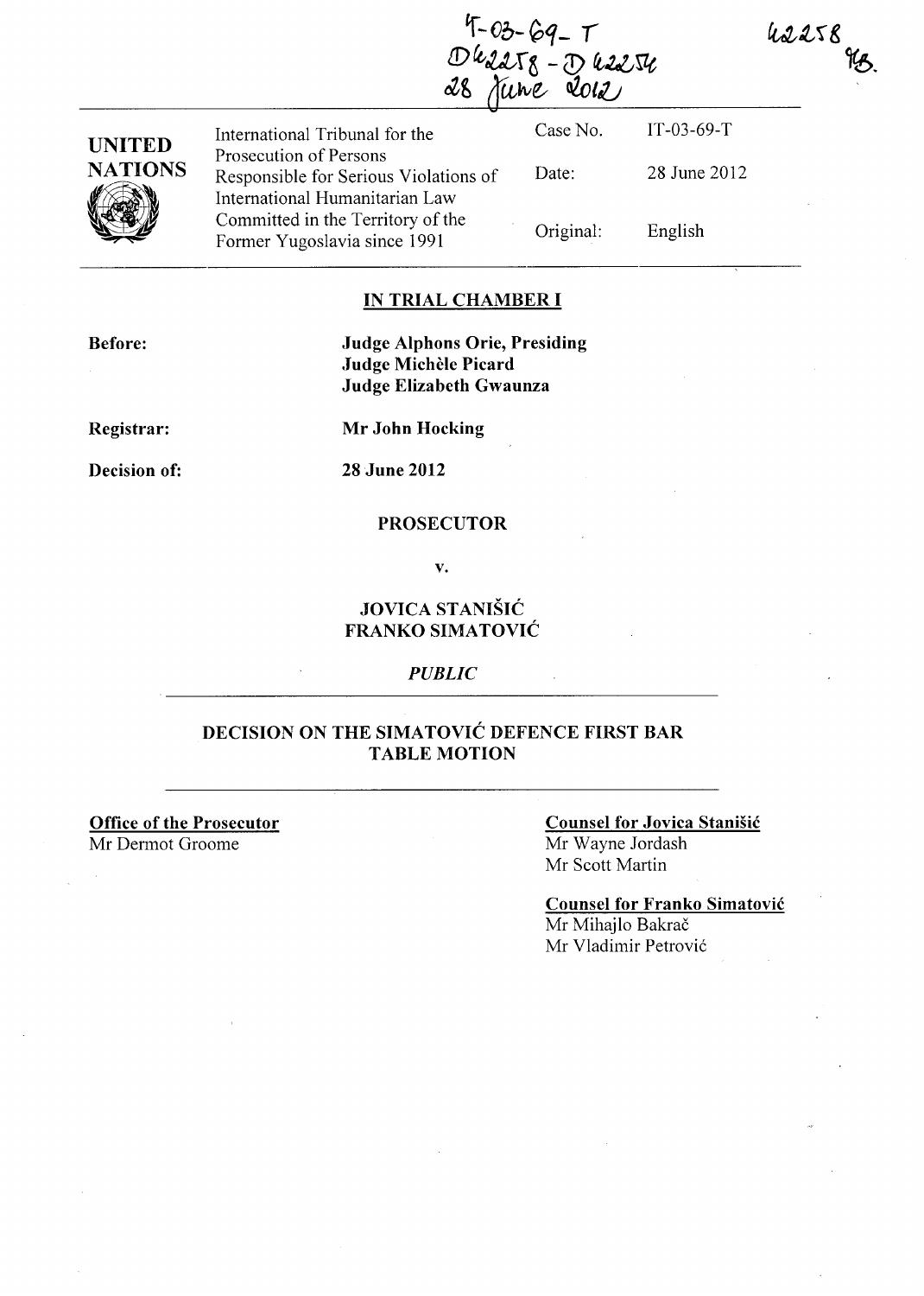## **I. PROCEDURAL HISTORY**

1. On 1 June 2012 the Simatović Defence ("Defence") filed a motion requesting the admission of 22 documents from the bar table ("First Bar Table Motion").<sup>1</sup> The First Bar Table Motion includes the Prosecution's position on the admission of each document.<sup>2</sup> On 15 June 2012 the Prosecution formally responded to the First Bar Table Motion and provided an overview of its position on these documents.<sup>3</sup>

## **11. SUBMISSIONS OF THE PARTIES**

2. The Defence submits that these 22 documents are relevant and probative either in relation to the credibility of Witness Slobodan Lazarević, Witness JF-005, or to MUP identity cards.<sup>4</sup> In the Confidential Annex to the First Bar Table Motion ("Confidential Annex") the Defence briefly outlines each document's contents, source, and purported relevance.<sup>5</sup> The First Bar Table Motion states that the Stanišić Defence does not oppose admission or provide any comments on these documents.<sup>6</sup>

3. The Prosecution does not object to the admission of the documents bearing Rule 65 fer nos 2D00146, 2D00147, 2D00333, 2D00097, 2D00098, 2D00143, 2D00154, 2D00005, 2D00007, 2D00053, 2D00152 and 2D00153. <sup>7</sup>

4. The documents bearing Rule 65 fer nos 2D00152 and 2D00153 are identified as relevant by . the Defence to show that all members of the MUP at a certain time possessed the same type of identity card.<sup>8</sup> The documents bearing Rule 65 ter nos 2D00146, 2D00147, 2D00097, 2D00098, 2D00154, and 2D00143 are identified as relevant by the Defence to the credibility of Witness JF-. 005.<sup>9</sup> The Prosecution notes that these documents were requested by the Defence prior to the testimony of the witness but were only received afterwards.<sup>10</sup> The documents bearing Rule 65 ter nos *2DOOOOS,* 2D00007 and 2D00053, are identified as relevant by the Defence to the credibility of Witness Slobodan Lazarević.<sup>11</sup> The Prosecution notes that these documents were received by the

 $\mathbf{1}$ Simatovi6 Defence First Bar Table Motion with Confidential Annex, 1 June 2012.

 $\overline{2}$ Confidential Annex, pp. 40896-40885.

 $\overline{\mathbf{3}}$ Prosecution Response to Simatovi6 First Bar Table Motion ("Response"), 15 June 2012.

 $\overline{4}$ First Bar Table Motion, para. 5.

 $\overline{\mathbf{S}}$ Confidential Annex, pp. 40896-40885.

<sup>6</sup> First Bar Table Motion, para. 7.

 $\overline{7}$ Confidential Annex, pp. 40895-40891,40889-40887; Response, para. 8.

 $\overline{\mathbf{8}}$ Confidential Annex, pp. 40887.

 $\mathbf{Q}$ Confidential Annex, pp. 40895, 40893-40891.

 $\frac{10}{11}$  Ibid.

Confidential Annex, pp. 40889-40888.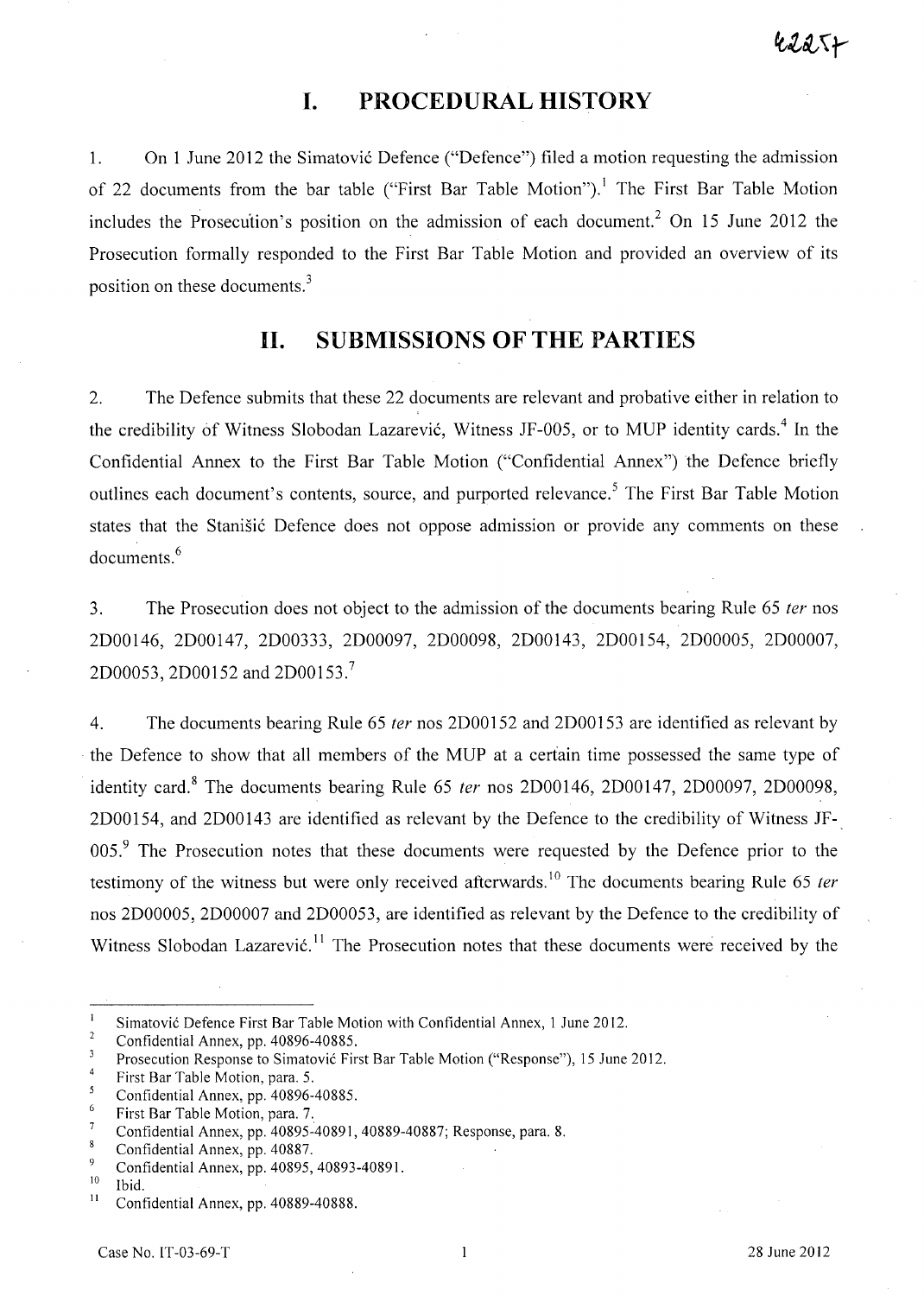Defence before this witness testified and should have been put to the witness during his testimony.<sup>12</sup> The document bearing Rule 65 fer no. 2D00333 is a Defence request to the National Council for Cooperation with the ICTY, identified as relevant by the Defence in that it supports the National Council's reply, already admitted as exhibit D21.<sup>13</sup> Whilst not objecting, the Prosecution does not consider admission of this document necessary.<sup>14</sup>

5. The Prosecution objects to the admission of the documents bearing Rule 65 fer nos 2D00145, 2D00151, 2D00035, 2D00150, 2D00381, 2D00382, 2D00383, 2D00384, and 2D01690 as they are correspondence and cover letters relating to other documents being tendered or already in evidence.<sup>15</sup> As the Prosecution does not dispute the authenticity of the other documents being tendered or already in evidence, it submits that these documents have no probative value.<sup>16</sup> The Prosecution also objects to the document bearing Rule 65 *ter* no. 2D00033 because it has low probative value and the Defence has not indicated to which aspects of Witness Lazarević's evidence the document is relevant.<sup>17</sup> The Prosecution notes that this document should have been put to the witness during his testimony.<sup>18</sup>

# **Ill. APPLICABLE LAW**

6. The Chamber recalls and refers to the applicable law governing the admission of documents from the bar table as set out in a previous decision.<sup>19</sup>

# **IV. DISCUSSION**

7. The Chamber considers that the documents bearing Rule 65 fer nos 2D00152 and 2D00153 meet the standard for admission as set out in Rule 89 (C) of the Tribunal's Rules of Procedure and Evidence ("Rules") and finds that the Defence has demonstrated with clarity and specificity where and how each document fits into its case. The Chamber will therefore admit these documents into evidence.

8. The documents bearing Rule 65 fer nos 2D00005, 2D00007, 2D00033 and 2D00053 have been tendered to refute the credibility of Witness Lazarević who testified in February 2010.<sup>20</sup>

 $\frac{14}{15}$  Ibid.

 $\frac{12}{13}$  Ibid.

 $\frac{13}{14}$  Confidential Annex, pp. 40894.

<sup>&</sup>lt;sup>15</sup> Confidential Annex, pp. 40896, 40891-40890, 40888-40885; Response, para. 7.

<sup>&</sup>lt;sup>16</sup> Confidential Annex, pp. 40896, 40891-40890, 40888-40885.

 $\frac{17}{18}$  Confidential Annex, pp. 40890.

 $\frac{18}{19}$  Ibid.

<sup>19</sup>First Decision on Stanisic Defence Bar Table Motion, 23 May 2012, paras 9-10.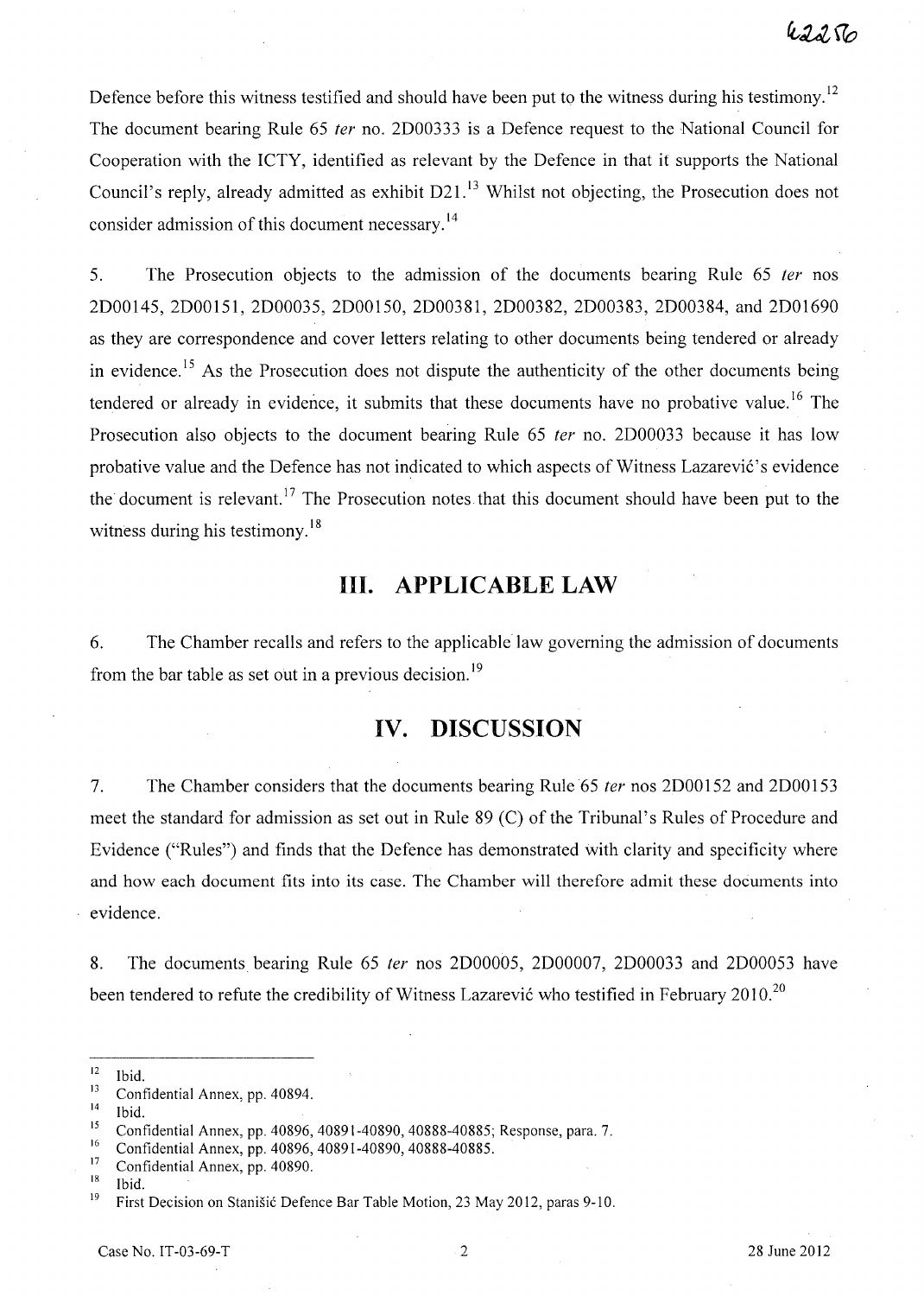9. The documents bearing Rule 65 fer nos 2D00005, 2D00007 and 2D00053 relate to convictions and further investigations of the witness in relation to fraud. These documents would have been relevant in the context of Witness Lazarević's testimony, and by seeking to admit these documents through the bar table the Defence has prevented the witness from responding and the other parties from questioning him on these documents. However, the Prosecution does not object to admission of these documents, and the witness was questioned several times during cross-examination in relation to the crimes at issue in the documents.<sup>21</sup> Further, the Chamber recalls its invitation to the parties of 8 July 2010 in relation to the cross-examination of Witness Lazarević.<sup>22</sup> Therefore, exceptionally, the Chamber, finding that these documents meet the standard for admission as set out in Rule 89 (C) of the Rules and that the Defence has demonstrated with clarity and specificity where and how each document fits into its case, will admit these documents into evidence.

10. The document bearing Rule 65 fer no. 2D00033 is a letter from the National Council for Cooperation with the ICTY, which states that Witness Lazarević has not been in professional military service, among other things. The document would have been relevant in the context of the Witness Lazarević's testimony, and in seeking to admit the document through the bar table the Defence has prevented the witness from responding and other parties from questioning him on it. Considering that the Prosecution objects to the document's admission, the Chamber will, under the present circumstances, deny its admission from the bar table.

11. The documents bearing Rule 65 fer nos 2D00146, 2D00147, 2D00097, 2D00098, 2D00143, and 2D00154 have been tendered to refute the credibility of Witness JF-005.<sup>23</sup> The Chamber notes that these documents, although sought before, were not received until after the witness testified.<sup>24</sup> The Chamber finds that these documents meet the standard for admission set out in Rule 89 (C) of the Rules and finds that the Defence has demonstrated with clarity and specificity where and how each document fits into its case.

12. The documents bearing Rule 65 *ter* nos 2D00145, 2D00151, 2D00035, 2D00150, 2D00384 and 2D01690 are cover letters for other documents sent and received by the Defence. The documents bearing Rule 65 fer nos 2D00333, 2D00381, 2D00382 and 2D00383 are requests made by the Defence to the National Council for Cooperation with the ICTY. As there is no dispute about

<sup>&</sup>lt;sup>20</sup> Confidential Annex, pp. 40890-40888.

<sup>&</sup>lt;sup>21</sup> T. 3417-3420, 3481-3484.

<sup>22</sup> Confidential Invitation to the Parties in Relation to Matters Arising out of the Cross-Examination of Witness Lazarevic, 8 July 2010.

<sup>&</sup>lt;sup>23</sup> Confidential Annex, pp. 40895, 40893-40891.

Ibid.